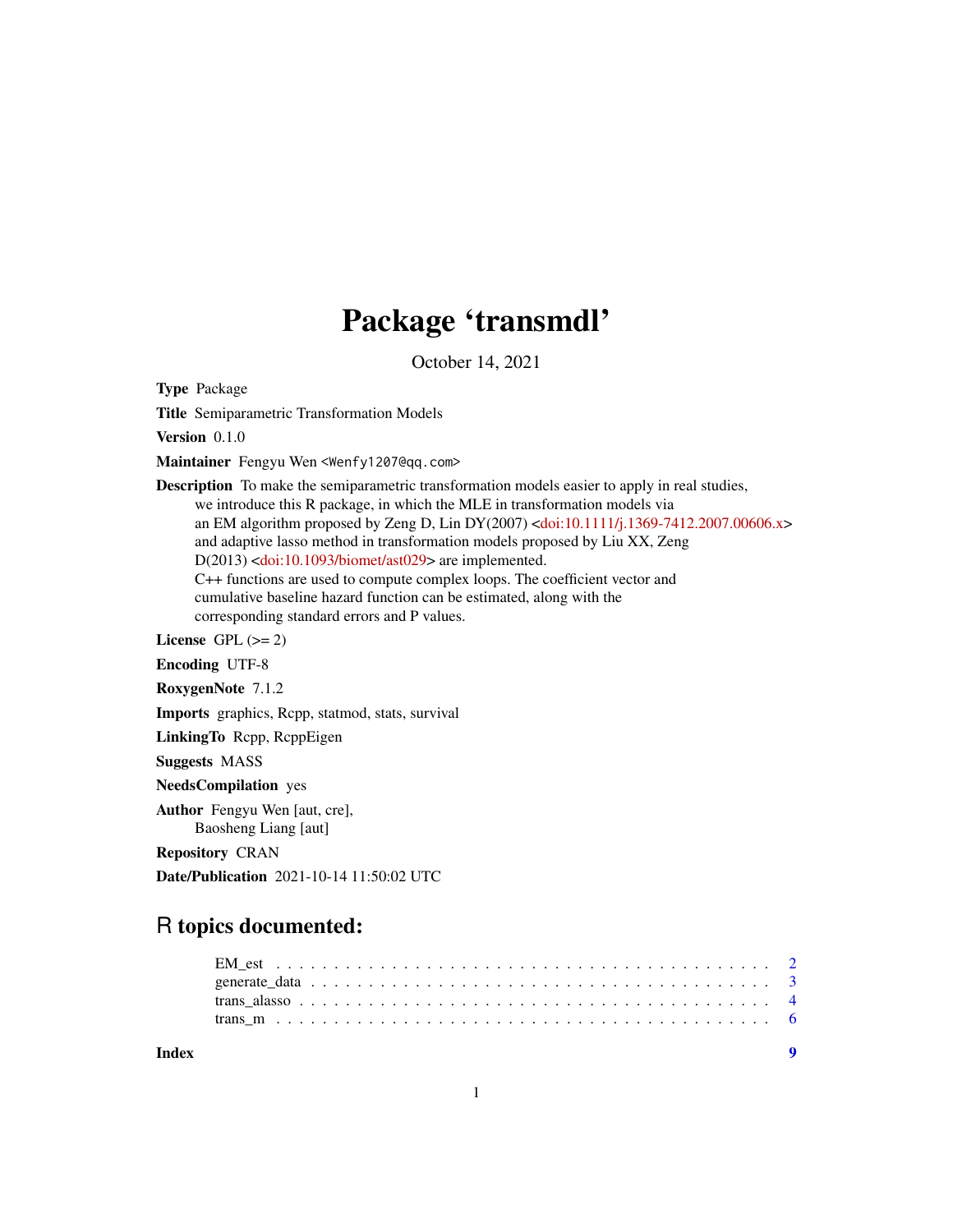#### <span id="page-1-1"></span><span id="page-1-0"></span>Description

Estimate the vector of parameters for baseline covariates  $\beta$  and baseline cumulative hazard function  $\Lambda(\cdot)$  using the expectation-maximization algorithm.  $\Lambda(t)$  is estimated as a step function with jumps only at the observed failure times. Typically, it would only be used in a call to trans.m or Simu.

#### Usage

 $EM\_est(Y, X, delta, alpha, Q = 60, EM\_itmax = 250)$ 

#### Arguments

| Y           | observed event times                                                 |
|-------------|----------------------------------------------------------------------|
| X           | design matrix                                                        |
| delta       | censoring indicator. If $Y_i$ is censored, delta=0. If not, delta=1. |
| alpha       | parameter in transformation function                                 |
| 0           | number of nodes and weights in Gaussian quadrature. Defaults to 60.  |
| $EM\_itmax$ | maximum iteration of EM algorithm. Defaults to 250.                  |

#### Value

a list containing

| beta_new   | estimator of $\beta$               |
|------------|------------------------------------|
| Lamb Y     | estimator of $\Lambda(Y)$          |
| lamb Y     | estimator of $\lambda(Y)$          |
| lamb_Ydot  | estimator of $\lambda(Y')$         |
| Y_eq_Yhat  | a matrix used in trans.m and Simu  |
| Y_geq_Yhat | a matrix used in trans. m and Simu |

#### References

Abramowitz, M., and Stegun, I.A. (1972). Handbook of Mathematical Functions (9th ed.). Dover Publications, New York.

Evans, M. and Swartz, T. (2000). Approximating Integrals via Monte Carlo and Deterministic Methods. Oxford University Press.

Liu, Q. and Pierce, D.A. (1994). A note on Gauss-Hermite quadrature. Biometrika 81: 624-629.

#### Examples

```
gen_data = generate_data(200, 1, 0.5, c(-0.5, 1))
```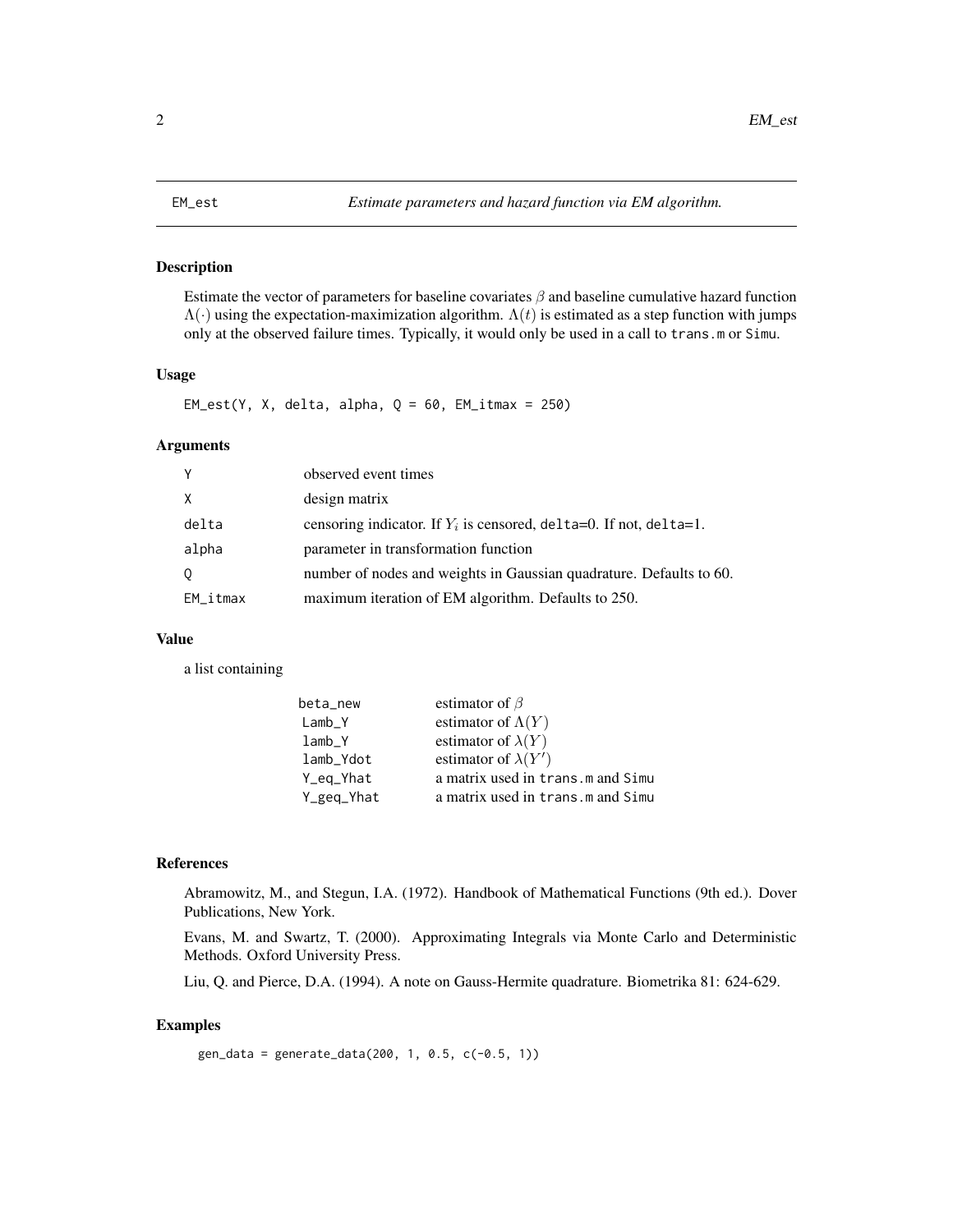<span id="page-2-0"></span>generate\_data 3

```
delta = gen_data$delta
Y = gen_data$Y
X = gen_data$X
EM\_est(Y, X, delta, alpha = 1)$beta_new - c(-0.5, 1)
```
generate\_data *Generate data for simulation.*

#### Description

Generate observed event times, covariates and other data used for simulations in the paper.

#### Usage

```
generate_data(n, alpha, rho, beta_true, now_repeat = 1)
```
#### Arguments

| n          | number of subjects                                                                                        |
|------------|-----------------------------------------------------------------------------------------------------------|
| alpha      | parameter in transformation function                                                                      |
| rho        | parameter in baseline cumulative hazard function $\Lambda(t) = \rho \log(1 + t)$ assumed<br>in simulation |
| beta_true  | parameter $\beta$                                                                                         |
| now_repeat | number of duplication of simulation                                                                       |

#### Details

The survival function for  $t$  of the *i*th observation takes the form

$$
S_i(t|X_i) = \exp\{-H\{\Lambda(t)\exp(\beta^T X_i)\}\}.
$$

The failure time  $T_i$  can be generated by

$$
T_i = \begin{cases} \exp\{\frac{U^{-\alpha} - 1}{\alpha \rho \exp\{\beta^T X_i\}}\} - 1 & \alpha > 0, \\ \exp\{\frac{-\log(U)}{\rho \exp\{\beta^T X_i\}}\} - 1, & \alpha = 0. \end{cases}
$$

#### Value

a list containing

| χ        | design matrix       |
|----------|---------------------|
| beta X   | $X \cdot \beta^T$   |
| <b>V</b> | observed event time |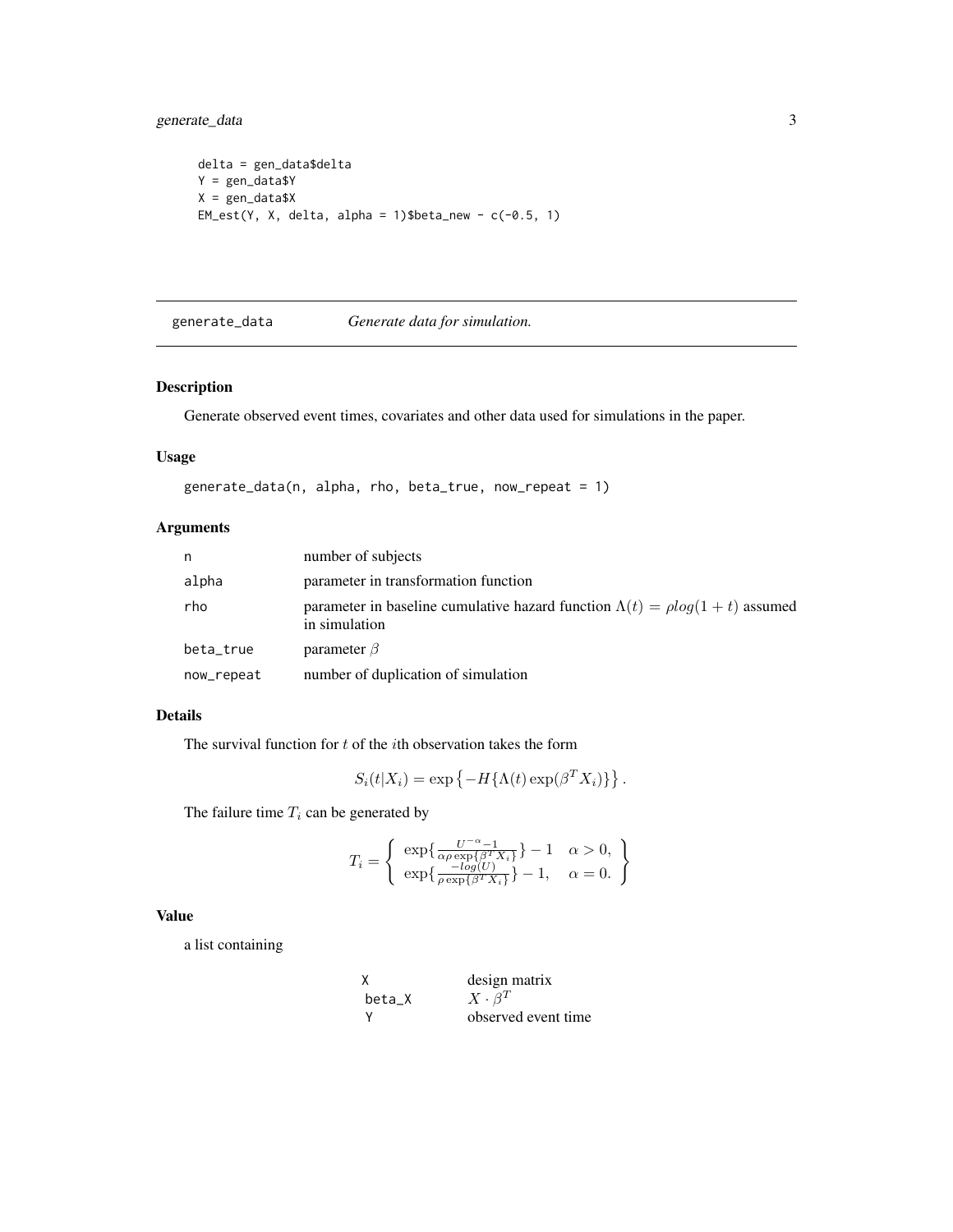#### <span id="page-3-0"></span>References

Abramowitz, M., and Stegun, I.A. (1972). Handbook of Mathematical Functions (9th ed.). Dover Publications, New York. +- Evans, M. and Swartz, T. (2000). Approximating Integrals via Monte Carlo and Deterministic Methods. Oxford University Press.

Liu, Q. and Pierce, D.A. (1994). A note on Gauss-Hermite quadrature. Biometrika 81: 624-629.

#### Examples

```
generate_data(200,0.5,1,c(0.5,-1))
```
trans\_alasso *Adaptive LASSO for Semiparametric Transformation Models.*

#### Description

Select the important variables in semiparametric transformation models for right censored data using adaptive lasso.

#### Usage

```
trans_alasso(Z, Y, delta_i, r, lamb_vec, solu = TRUE)
```
#### Arguments

| Z           | the baseline covariates                                                        |
|-------------|--------------------------------------------------------------------------------|
| Y           | observed event times                                                           |
| delta_i     | censoring indicator. If Y is censored, $delta_i = 0$ . If not, $delta_i = 1$ . |
| r           | parameter in transformation function                                           |
| $lamb\_vec$ | the grad of the tuning parameter $\lambda$                                     |
| solu        | determines whether the solution path will be plotted. The default is TRUE.     |

#### Details

The initial value of the coefficient  $\beta$  used as the adapting weights is EM estimator, which is computed by the function EM\_est. The tuning parameter  $\lambda$  is data-dependent and we select it using generalized crossvalidation. There may be some errors for small  $\lambda$ , in which case the  $\lambda$  and the number of adaptive lasso iteration are recorded in the skip\_para.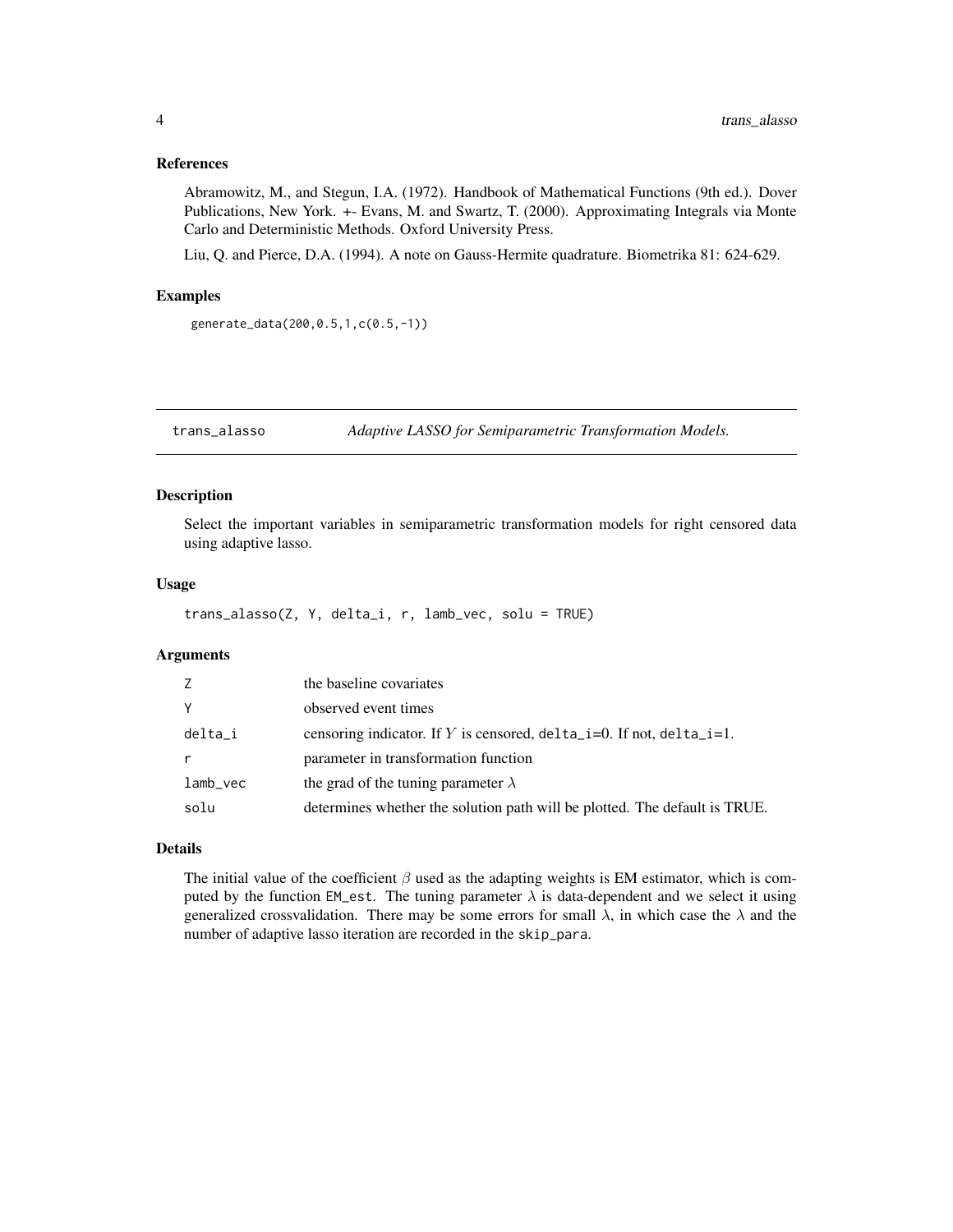#### trans\_alasso 5

#### Value

a list containing

| beta_res  | the estimated $\beta$ with the selected tuning parameter $\lambda$                                           |
|-----------|--------------------------------------------------------------------------------------------------------------|
| GCV_res   | the value of GCV with the selected tuning parameter $\lambda$                                                |
| lamb_res  | the selected tuning parameter $\lambda$                                                                      |
| beta_all  | estimated $\beta$ with all tuning parameters                                                                 |
| CSV all   | value of GCV with all tuning parameters                                                                      |
| skip_para | a list containing the $\lambda$ and the number of adaptive lasso iteration when adaptive lasso doesn't work. |

#### References

Xiaoxi, L. , & Donglin, Z. . (2013). Variable selection in semiparametric transformation models for right-censored data. Biometrika(4), 859-876.

#### Examples

```
if(!requireNamespace("MASS", quietly = TRUE))
 {stop("package MASS needed for this example. Please install it.")}
gen\_lasdat = function(n, r, rho, beta\_true, a, b, seed=66, std = FALSE){
 set.seed(seed)
 beta_len = length(beta_true)
 beta_len = beta_len
 sign = matrix(0, nrow = beta_length, ncol = beta_length)for(i in 1:(beta_len-1))
 {
   diag(sigm[1:(beta_len+1-i),i:beta_len]) = rho^(i-1)
 }
 sigm[1,beta_len] = rho^(beta_len-1)
 sigm[lower.tri(sigm)] = t(sigm)[lower.tri(sigm)]
 Z = MASS::mvrnorm(n, mu = rep(0, beta_length), Sigma = sign)beta_Z.true = c(Z %*) beta_true)
 U = runif(n)if(r>0)
 {
    t = ((U^{(n)}-1)/(a*r*exp(beta_Z.true)))^{(1/b)}}else if(r == 0)
 {
   t = (-\log(U)/(a*exp(beta_Z.true)))^(1/b)#t = (exp(-log(U)/(0.5 * exp(beta_Z.true))) - 1)}
 C = runif(n, \emptyset, 8)Y = pmin(C, t)delta_i = ifelse(C \geq t, 1, 0)
```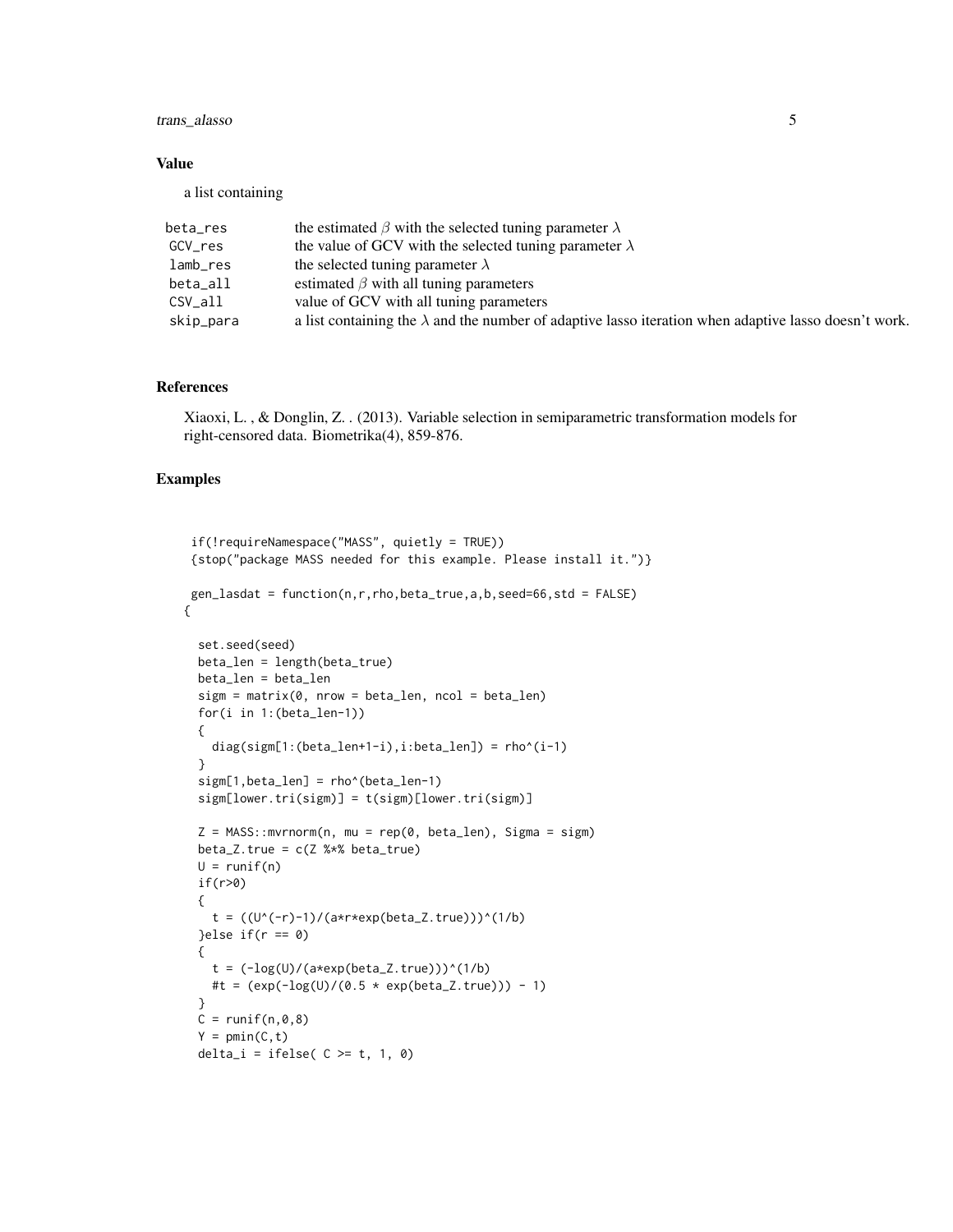```
if(std)
  {
    Z = apply(Z, 2, normalize)}
  return(list(Z = Z, Y = Y, delta_i = delta_i, censor = mean(1-delta_i))}
now_rep=1
dat = gen_lasdat(100,1,0.5,c(0.3,0.5,0.7,0,0,0,0,0,0,0),2,5,seed= 6+60*now_rep,std = FALSE)
Z = \text{dat$Z}Y = dat$Y
delta_i = dat$delta_i
tra\_ala = trans\_alasso(Z, Y, delta\_i, lamb\_vec = c(5,7), r=1)tra_ala$GCV_res
tra_ala$beta_res
tra_ala$lamb_res
```

| trans m |                               | Regression Analysis of Right-censored Data using Semiparametric |  |  |
|---------|-------------------------------|-----------------------------------------------------------------|--|--|
|         | <i>Transformation Models.</i> |                                                                 |  |  |

#### Description

This function is used to conduct the regression analysis of right-censored data using semiparametric transformation models. It calculates the estimators, standard errors and p values. A plot of estimated baseline cumulative hazard function and confidence intervals can be produced.

#### Usage

```
trans_m(
  X,
  delta,
  Y,
  plot.Lamb = TRUE,
  alpha = seq(0.1, 1.1, by = 0.1),trsmodel = TRUE,
  EM\_itmax = 250,
  show_res = TRUE
\mathcal{L}
```
#### Arguments

|       | design matrix                                                        |
|-------|----------------------------------------------------------------------|
| delta | censoring indicator. If $Y_i$ is censored, delta=0. If not, delta=1. |
|       | observed event times                                                 |

<span id="page-5-0"></span>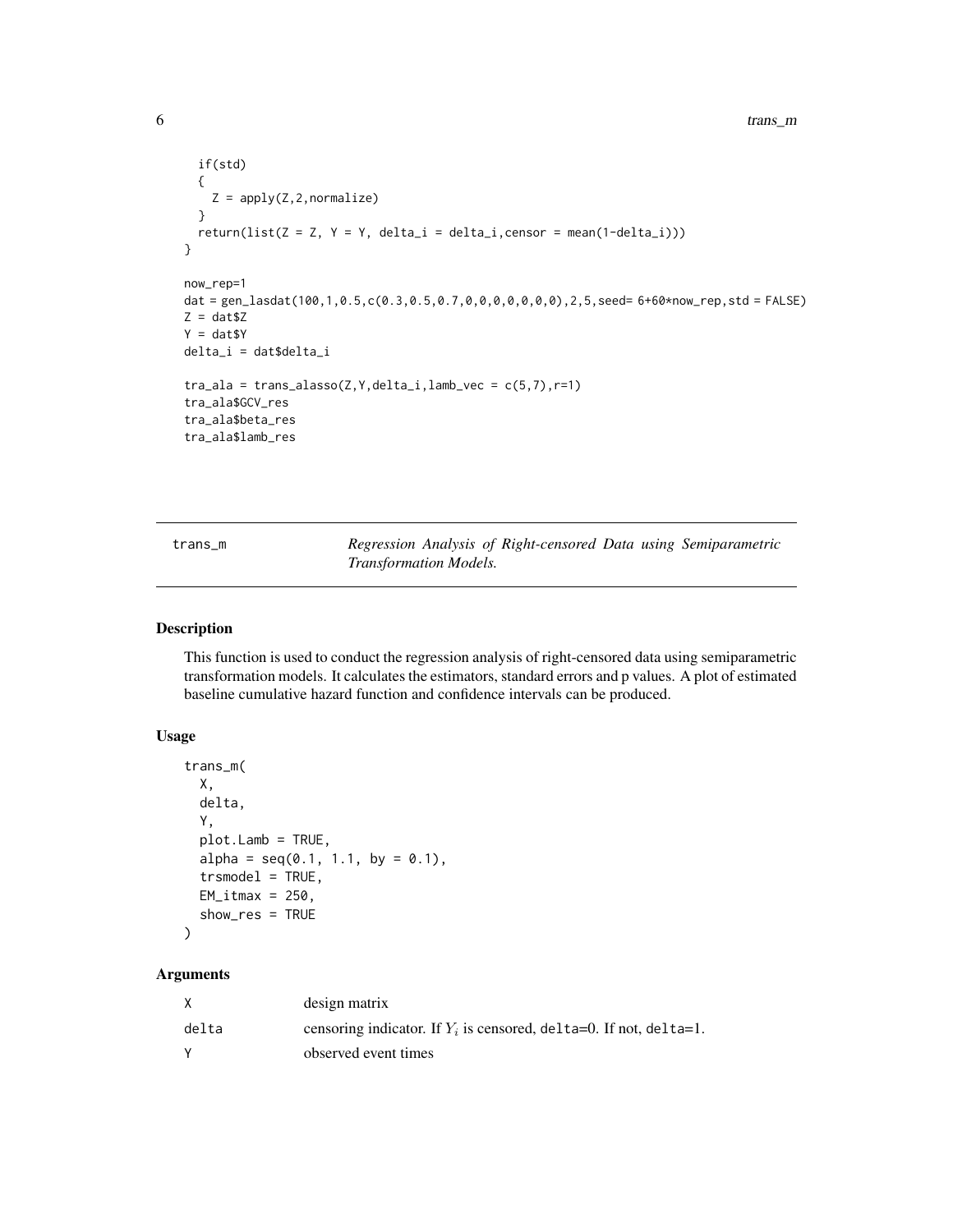#### trans\_m 7

| plot.Lamb               | If TRUE, plot the estimated baseline cumulative hazard function and confidence<br>intervals. The default is TRUE.                                                                                                                                                                          |
|-------------------------|--------------------------------------------------------------------------------------------------------------------------------------------------------------------------------------------------------------------------------------------------------------------------------------------|
| alpha                   | parameter in transformation function. Generally, $\alpha$ can not be observed in med-<br>ical applications. In that situation, alpha indicates the scale of choosing $\alpha$ . The<br>default is $(0.1, 0.2, , 1.1)$ . If $\alpha$ is known, alpha indicates the true value of $\alpha$ . |
| trsmodel                | logical value indicating whether to implement transformation models. The de-<br>fault is TRUE.                                                                                                                                                                                             |
| $EM$ <sub>_</sub> itmax | maximum iteration of EM algorithm. Defaults to 250.                                                                                                                                                                                                                                        |
| show_res                | show results after trans_m.                                                                                                                                                                                                                                                                |

#### Details

If  $\alpha$  is unknown, we firse set  $\alpha$  =alpha. Then, for each  $\alpha$ , we estimate the parameters and record the value of observed log-likelihood function. The  $\alpha$  that maximizes the observed log-likelihood function and the corresponding  $\hat{\beta}$  and  $\hat{\Lambda}(\cdot)$  are chosen as the best estimators. Nonparametric maximum likelihood estimators are developed for the regression parameters and cumulative intensity functions of these models based on censored data.

#### Value

a list containing

| beta.est     | estimators of $\beta$                                                         |
|--------------|-------------------------------------------------------------------------------|
| SE.beta      | standard errors of the estimated $\beta$                                      |
| SE.Ydot      | standard errors of the estimated $\Lambda(Y')$                                |
| Ydot         | vector of sorted event times with duplicate values removed                    |
| Lamb.est     | estimated baseline cumulative hazard                                          |
| lamb.est     | estimated jump sizes of baseline cumulative hazard function                   |
| choose.alpha | the chosen $\alpha$                                                           |
| Lamb.upper   | upper confidence limits for the estimated baseline cumulative hazard function |
| Lamb.lower   | lower confidence limits for the estimated baseline cumulative hazard function |
| p.beta       | P values of estimated $\beta$                                                 |
| p.Lamb       | P values of estimated baseline cumulative hazard                              |
| p.beta       |                                                                               |

#### References

Cheng, S.C., Wei, L.J., and Ying, Z. (1995). Analysis of transformation models with censored data. Biometrika 82, 835-845.

Zeng, D. and Lin, D.Y. (2007). Maximum likelihood estimation in semiparametric regression models with censored data. J. R. Statist. Soc. B 69, 507-564.

Abramowitz, M., and Stegun, I.A. (1972). Handbook of Mathematical Functions (9th ed.). Dover Publications, New York.

Evans, M. and Swartz, T. (2000). Approximating Integrals via Monte Carlo and Deterministic Methods. Oxford University Press.

Liu, Q. and Pierce, D.A. (1994). A note on Gauss-Hermite quadrature. Biometrika 81, 624-629.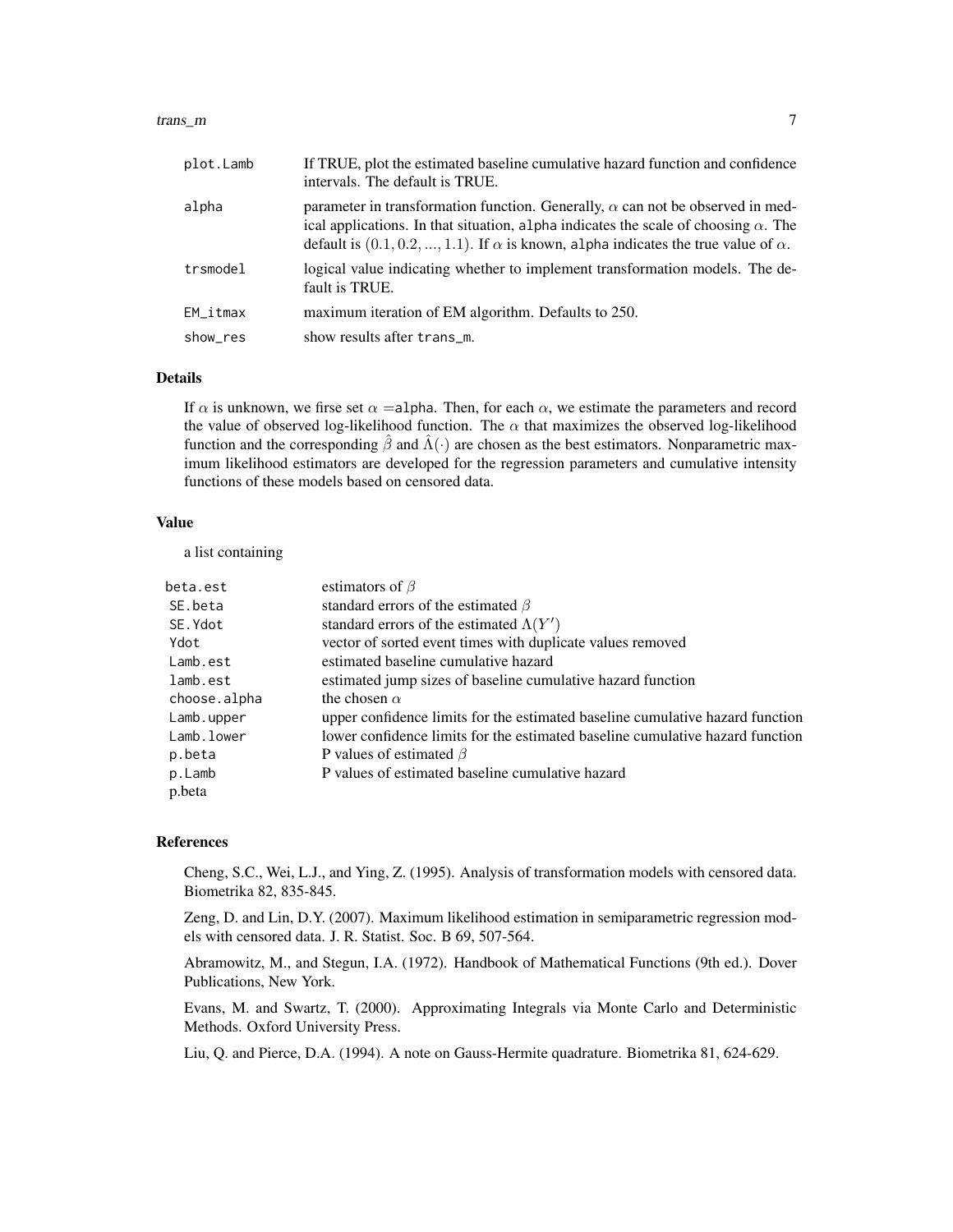<span id="page-7-0"></span>Louis, T. (1982). Finding the Observed Information Matrix when Using the EM Algorithm. Journal of the Royal Statistical Society. Series B (Methodological), 44(2), 226-233.

#### See Also

[EM\\_est](#page-1-1)

#### Examples

```
gen_data = generate_data(200, 1, 0.5, c(-0.5,1))
delta = gen_data$delta
Y = gen_data$Y
X = gen_data$Xres.trans = trans_m(X, delta, Y, plot.Lamb = TRUE, show_res = FALSE)
```